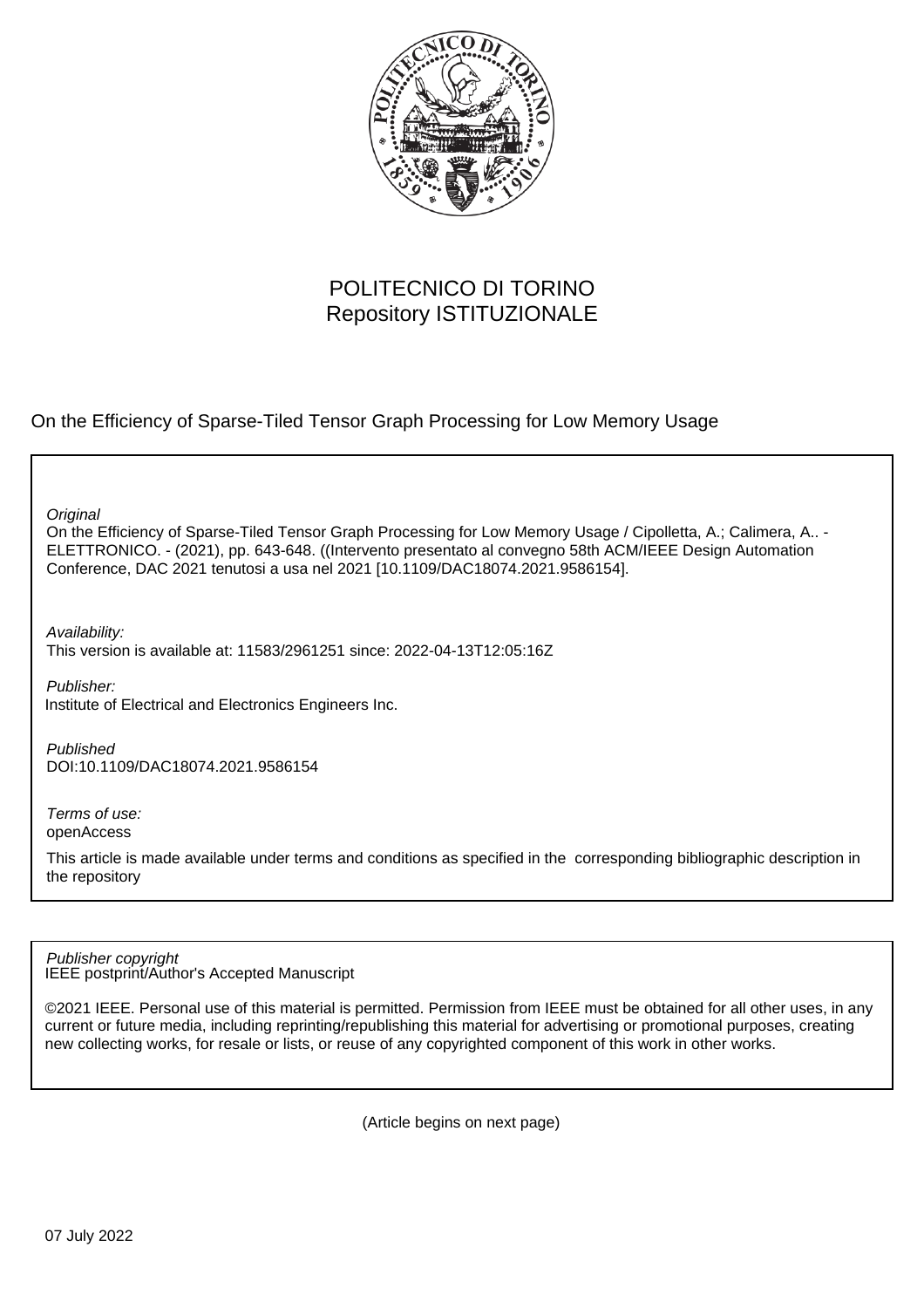# On The Efficiency of Sparse-Tiled Tensor Graph Processing For Low Memory Usage

Antonio Cipolletta, Andrea Calimera Politecnico di Torino, 10129 Torino, Italy

*Abstract*—The memory space taken to host and process large tensor graphs is a limiting factor for embedded ConvNets. Even though many data-driven compression pipelines have proven their efficacy, this work shows there is still room for optimization at the intersection with compute-oriented optimizations. We demonstrate that tensor pruning via weight sparsification can cooperate with a model-agnostic tiling strategy, leading ConvNets towards a new feasible region of the solution space. The collected results show for the first time fast versions of MobileNets deployed at full scale on an ARM M7 core with 512KB of RAM and 2MB of FLASH memory.

#### I. INTRODUCTION

The deployment of Deep Convolutional Neural Networks (ConvNets) on tiny devices, such as Micro-Controller Units (MCUs), encompasses several design issues. The most critical is the lack of memory resources, both for storing the weights of the model (i.e., the off-chip FLASH) and the temporary results produced during the forward pass of the model (i.e., the onchip SRAM). Even the most powerful off-the-shelf MCUs for the IoT (such as the ARM M7 core [1] targeted in this work) come with very few MBs of FLASH (2 MB) and hundreds of KBs of SRAM (512KB), which is orders of magnitude smaller than that of mobile CPUs [2]. Moreover, the available memory is further reduced by other routines stored and processed in the background to ensure device operability.

Several optimization techniques have been proposed in the last few years. Most of them leverage the statistical nature of Deep Learning (DL) and the inherent algorithmic resilience of ConvNets to reduce the feature maps hosted by the SRAM (also called activations) or the weights stored in the FLASH. Seminal works include arithmetic precision scaling via quantization [3], structured and unstructured pruning [4], [5], resolution scaling and topology scaling via channel pruning (a.k.a. width multiplier) [6], [7]. Those techniques are datadriven and tend to degrade the model accuracy. Quantization and pruning are fine-grain knobs that allow accuracy to be recovered with iterative re-training stages, whereas resolution and topology scaling are coarser knobs for fast and aggressive memory compression that induce non-recoverable loss. A discriminant factor is the kind of memory where savings materialize: weights pruning generally works for the FLASH memory only, input resolution scaling is for SRAM, quantization and topology scaling affect both FLASH and SRAM. Therefore, which knobs to deploy should be weighted by the characteristics of the ConvNet and the hardware specifications.

Another class of techniques tackles the problem from a different angle, leveraging compilation strategies that are dataindependent, training-free, and contribute to iso-accuracy optimizations. Examples are the scheduling of the tensor graph nodes to guarantee minimum activation footprint [8], or the acceleration of the arithmetic operators with local transformations [9], [10]. Since the weights set of the ConvNet model remains untouched, the savings brought are mostly on the activation maps, and hence the active SRAM consumed during inference.

The differences between the two kinds of strategies suggest that optimality can be achieved through effective co-operation, something partially shown in state-of-the-art works that proposed training and optimization pipelines with different knobs applied together [11], [12]. How to integrate data-independent techniques has received little attention and remains the weak ring of the chain, indeed. Compilation strategies aimed at optimizing the resource allocations often come too late in the pipeline, only after quantization, pruning, and topology scaling already set the trade-off between accuracy and memory consumption. As a side effect, some regions of the optimization space may remain unexplored.

The objective of this work is to fill this gap by showing a memory optimization pipeline that combines two techniques belonging to the two different classes of methods: data-driven and data-independent. We deploy sparsification to reduce the model size with minimal accuracy loss and tensor graph tiling to reduce the activation size without any accuracy loss. Our proposal is enabled by a functional-preserving rewriting procedure that works at the graph-level, handling tensors as abstract data objects, regardless of how they are actually packed, stored, and processed. This procedure opens to memoryefficient global graph transformations that can be applied with more degrees of freedom in the earlier stages of the optimization flow. A thorough assessment of MobileNets (v1 and v2) deployed on the NUCLEO-F767ZI board [1] powered by an ARM Cortex-M7 with 512KB/2MB of SRAM/FLASH shows sparse-tiled graphs are dominant in the memory-accuracy space. Compared to other compression pipelines that combine either data-driven techniques, i.e., sparsity, resolution, and topology scaling, or data-independent techniques, i.e., tensor tiling, the proposed strategy enables the deployment of new optimal configurations.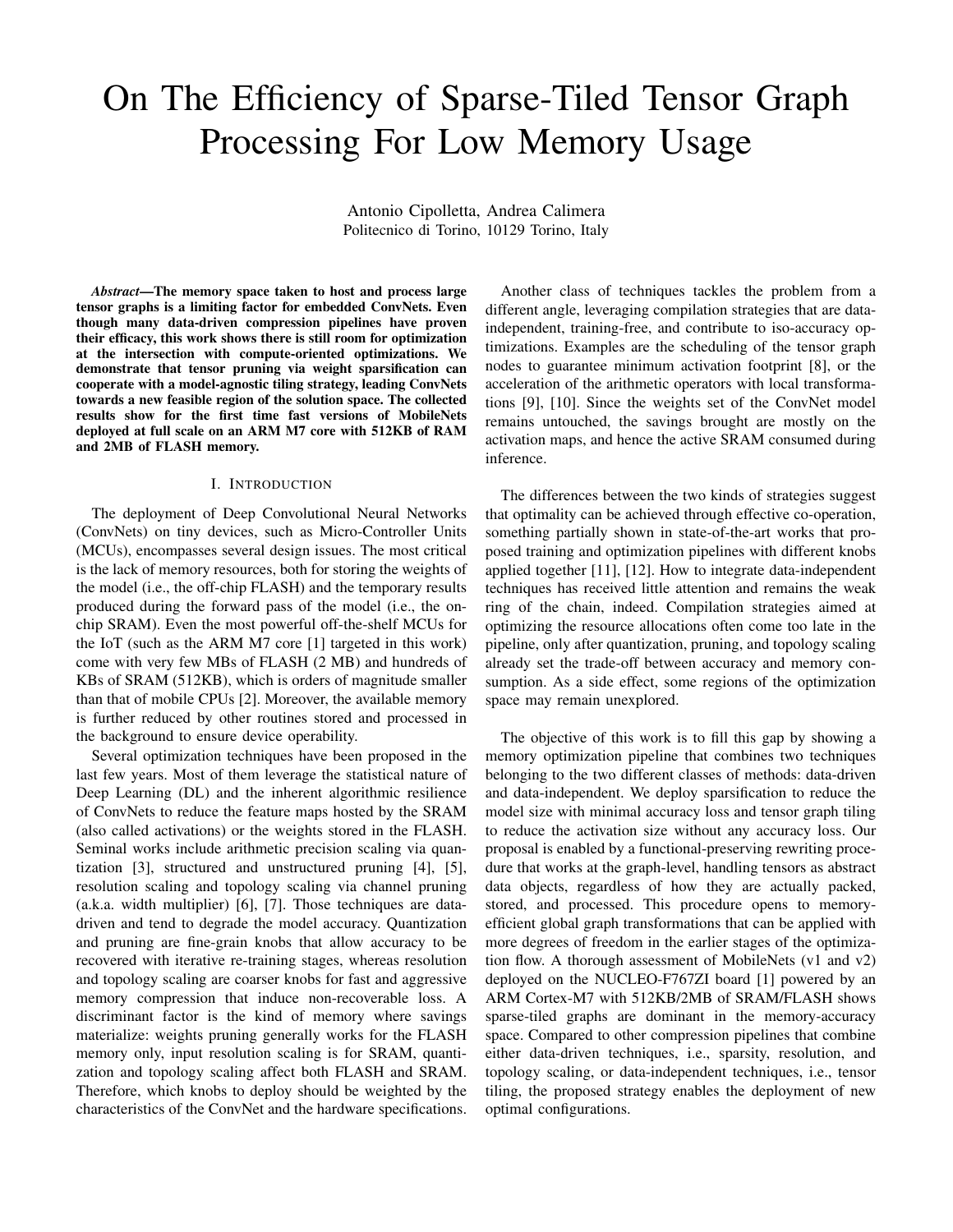# II. BACKGROUND AND MOTIVATIONS

# *A. Static Graph Memory Allocation*

ConvNets, and any tensor graph in general, are modeled by dataflow graphs (DFGs) where nodes represent the algebraic operators and edges the tensors. Fig. 1 shows a DFG portion of MobileNetV2 [7]. Tensors containing the weights are mapped sequentially in the non-volatile memory, the FLASH memory. Many MCUs have a direct access path to the FLASH that can be exploited at run time for fast data retrieving [1]. The volatile memory, usually an on-chip SRAM, hosts the activations and the buffer used as a scratchpad for auxiliary procedures, e.g., the im2col buffer for GEMM-based convolutions. To notice that only active maps, namely, those produced but not yet consumed by all dependent operators, need to be kept alive. The computational nodes are commonly processed sequentially following a topological order of the DFG. Therefore, a liveness analysis on the scheduled DFG estimates the amount of memory to be allocated. The lifetime of a tensor is defined as the difference between the end-time of its latest consumer and the start-time of its producer. Non-overlapping tensors, i.e., those with disjoint lifetimes, can share the same memory region, enabling reuse. As shown in Fig. 1, the sum of overlapping tensors in a given cycle sets the active memory, while the cycle with peak memory utilization defines the total SRAM footprint.

# *B. Data-Driven Memory Optimization Techniques*

Arithmetic Precision. Precision scaling leverages an arithmetic relaxation of the operations to reduce the computational effort and to alleviate the memory bandwidth requirements. Quantizing the model from 32-bit floating-point to 8-bit fixedpoint has become a standard for tiny devices, leading to 4x global memory reduction and up to 4x speed-up [3].

Pruning. Over-parametrized ConvNets can be simplified by dropping less important parameters at different levels of granularity. With *weight-pruning* [4], close-to-zero weights are zeroed until a pre-defined level of sparsity is reached. This sparsification enables the use of compression methods based on sparse data representations, like Huffman coding, leading to substantial FLASH savings. The *group-pruning* works at a higher level of granularity. Weights are pruned in blocks of a size such that the utilization of the parallel arithmetic units of the hosting hardware is maximized [13]. The main benefit is to reduce the model footprint with savings on the FLASH memory, whereas the speed-up may depend on the adoption of sparse computational kernels. At the coarsest granularity, *kernel-pruning* [5] drops entire convolutional kernels, with proportional savings for the FLASH memory, the activation footprint, and the number of operations.

Width Modulation. These methods play with the topology of the ConvNets. Indeed, entire convolutional filters are cut, reducing the cardinality of the inner feature maps. Specifically, the number of filters are scaled across all the layers according to a predefined ratio  $\alpha$ , called the width multiplier [6]. Thin layers take less FLASH (as fewer channels imply fewer



Fig. 1: Dataflow graph of a MobileNetV2 block [7] (left) and the conflict graph of its tensors  $T_i$  (right). Each node is labeled with an ID, its operation, the size of the output tensor.

weights to store) and less SRAM (fewer features to be processed). Obviously, the information stored in the ConvNet is removed at a fast pace, leading to a substantial accuracy drop.

Resolution Scaling. It reduces the spatial resolution of the intermediate features by scaling the resolution of the input patterns fed to the network [6]. High-resolution features may contain more fine-grain details that help to improve the prediction accuracy, which comes at the cost of larger SRAM usage and more operations processed. On the other hand, lower resolution features lighten the SRAM pressure but might affect accuracy severely. Moreover, the model footprint does not scale, that is, the same amount of FLASH is consumed.

Since the trade-off between accuracy degradation and memory savings is strictly related to the complexity of the task and data, all the above methods call for re-training. Moreover, one should consider that SRAM savings can be mainly obtained by width modulation and resolution scaling, and when the SRAM size is the dominant constraint, a sudden accuracy drop is a cost to pay for getting the model deployable. The main intention of this work is to show there exists a more effective option.

#### *C. Data-Independent Memory Optimization Techniques*

Operator-Level Transformations. Optimize the computing scheme of each neural operator by means of alternative multiloop implementations that minimize memory usage. They can be operated automatically, using a code synthesis process [9], or manually, through a hardware conscious code restyling [14], [15]. The resulting code is custom-tailored to a specific platform, e.g., CPUs, GPUs, or spatial accelerators.

Graph-Level Transformations. Aim at orchestrating the flow of macro-operations rather than the inner code organization. They manipulate the DFG by removing, modifying, or adding nodes while preserving the overall functionality. Specifically, they make use of hand-crafted graph rewriting rules to reduce the peak memory consumption leveraging the algebraic properties of the operators [8]. Many prior works elaborated on the concept of operator fusion [16], by which the processing of chained operators is rearranged in a depthfirst manner: the outputs of an operator are consumed by the next operator in the chain as soon as they get ready. The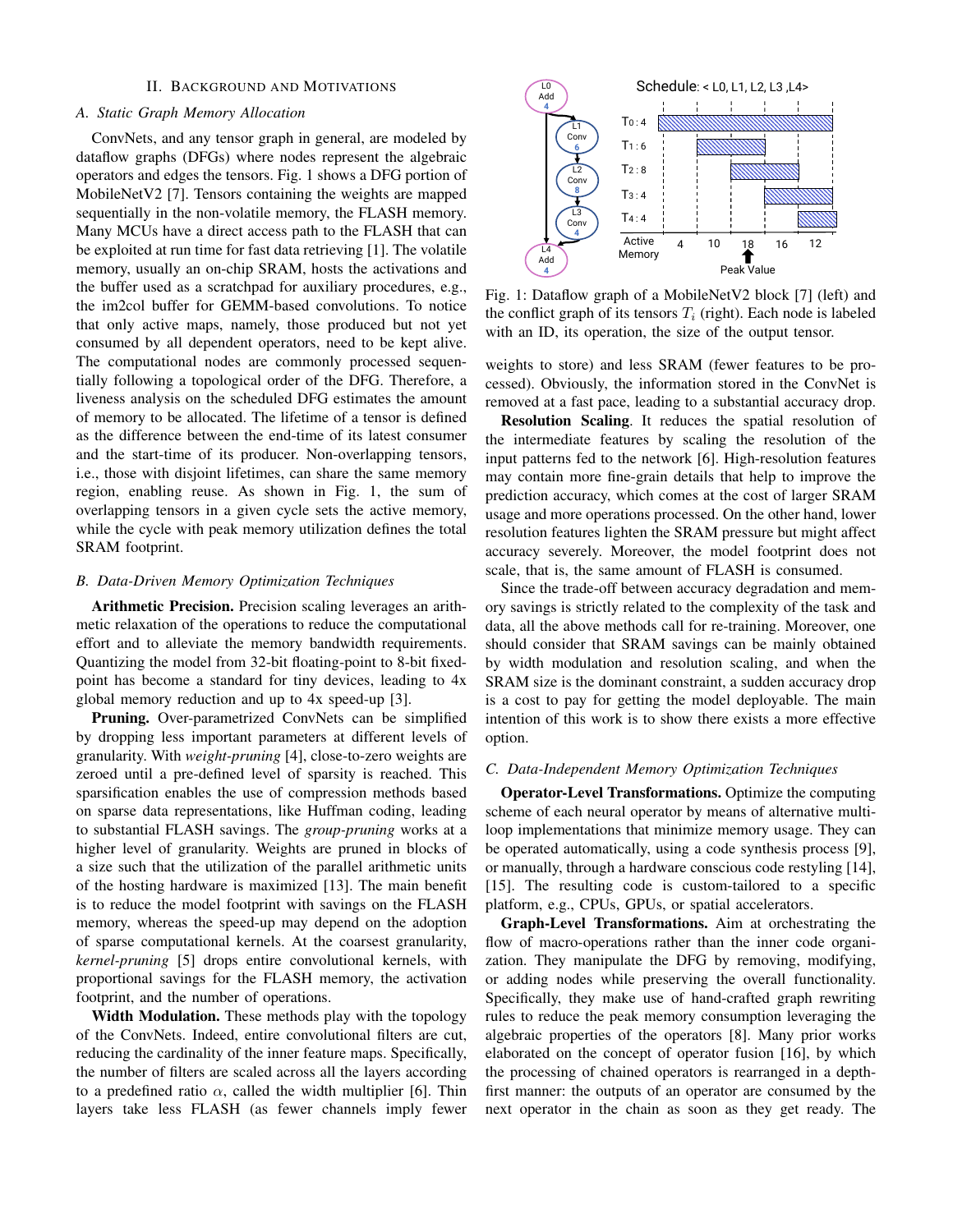

Fig. 2: The optimization pipeline implemented to translate the high-level description of a neural network into an optimized executable binary. The blue boxes indicate data-driven passes, while the red boxes data-independent passes.

resulting graph has a different topology due to the presence of fused operators. The authors of [17] introduced a framework that first identifies the operators that can be aggregated and then generates a fused code tailored for CPUs or GPUs. The layer fusion applies for convolutions followed by elementwise and pooling operators; therefore, it just covers specific patterns and cannot be generalized to any tensor graph. In [16], [18], more aggressive strategies were introduced, leveraging a custom memory architecture for fusing multiple convolutional operators.

Unlike the optimization methods discussed in the previous sub-section, these data-independent techniques are functional preserving and hence do not affect the ConvNet accuracy. This property motivates the idea behind our proposal: to achieve a better memory-accuracy trade-off backing up lossy statistical methods with lossless graph transformations. In doing this, and to make it applicable to general-purpose MCUs, we observed the need for a graph-level restructuring procedure able to  $(i)$  achieve fast memory reduction, greater or equal to that attainable with width modulation and resolution scaling,  $(ii)$ ensure generality, breaking any dependence from the ConvNet architecture, the kind of neural operators adopted, or the hardware specifications.

# III. OPTIMIZATION PIPELINE

An overview of the optimization pipeline is shown in Fig. 2. The input of the pipeline is a pre-trained ConvNet, and the output is a binary file ready for the target device. The pipeline consists of two main stages: (i) the *front-end*, where the memory optimization happens; (ii) the *back-end* with the compiler. The *front-end* consists of two data-driven passes, quantization and sparsification, and the data-independent graph restructuring procedure. The *back-end* uses low-level routines extracted from a library of neural kernels optimized for the target device. The following subsections provide details on the memory optimization stages.

# *A. Data-Driven Passes*

The quantizer reduces the arithmetic precision of weights and activations to 8-bits, following a linear scheme with power-of-two scaling to efficiently exploit the integer SIMD extension of the Cortex-M architecture. While the bitwidth is uniform for the entire network, the radix-points of the feature maps, the weights, and the biases are assigned layer-by-layer. Such values are calculated by minimizing the mean squared error between the original floating-point distribution and the quantized one. A fine-tuner is used to recover a possible accuracy loss [19]. The effect of the quantization step is a 4x reduction in both activation and model footprint, with no loss of accuracy.

The quantized graph is then sparsified following the structured pruning strategy proposed in [13]. The weights are pruned in groups of two, such that the sparse matrix multiplication routine (spMM) can be efficiently implemented exploiting the 2-lane SIMD datapath of the Cortex-M architecture. The weight matrices are represented in a modified Compressed Sparse Row format (CSR) according to [13]. In particular, each sparse weight matrix is represented with three 1D vectors: the *nnz-values* storing the non-zero weights, the *j-idx* storing the first column index of each couple of non-zero elements, the *iidx* storing the number of non zero elements in each row. Both *nnz-values* and *j-idx* vectors are accessed sequentially hence ensuring good cache locality. Moreover, by properly unrolling the spMM kernel's hot-loop, it is possible to fully exploit the vector load instructions and so the available bandwidth to the L1 data cache. As a result of both sparsification and compression, the memory footprint of the model reduces to approximately one and a half times the number of non-zero elements (some overhead due to the storage of the nonzero elements along with the metadata of the CSR format). Note that this pruning strategy does not reduce the activation footprint; hence it only affects the FLASH occupation of the model. The amount of sparsification enforced in the procedure may lead to accuracy loss; however, an 80% of sparsity represents a safe value, ensuring enough room to recover accuracy with a fine-tuning procedure [13].

#### *B. Data-Independent Pass*

The last step of the front-end is the graph-restructuring, which applies data-independent transformations on the tensor graph. Specifically, it minimizes the volume of concurrent tensors, and hence the overall allocated SRAM, by means of functional preserving topology rewritings that flatten the memory profile through tensor tiling.

The graph-restructurer first identifies the regions of the models contributing to the peak memory value, then extends these regions to include surrounding layers with fewer memory demands, and, finally, rewrites the selected layers as smaller independent branches that are less memory and computational dense. Each of these branches computes a tile of the output tensor by processing a tile of the original input tensor(s); the input tiles are obtained through the insertion of proper split operators, whereas the output tiles are concatenated (cat) to reconnect the rewritten sub-graph with the other nodes of the graph. The split and cat operators can be seen as the special nodes that create lightweight, independent processing paths between graph regions with a lower memory pressure.

The rewriting is functional preserving and it does not alter the weights of the operators; therefore, it does not require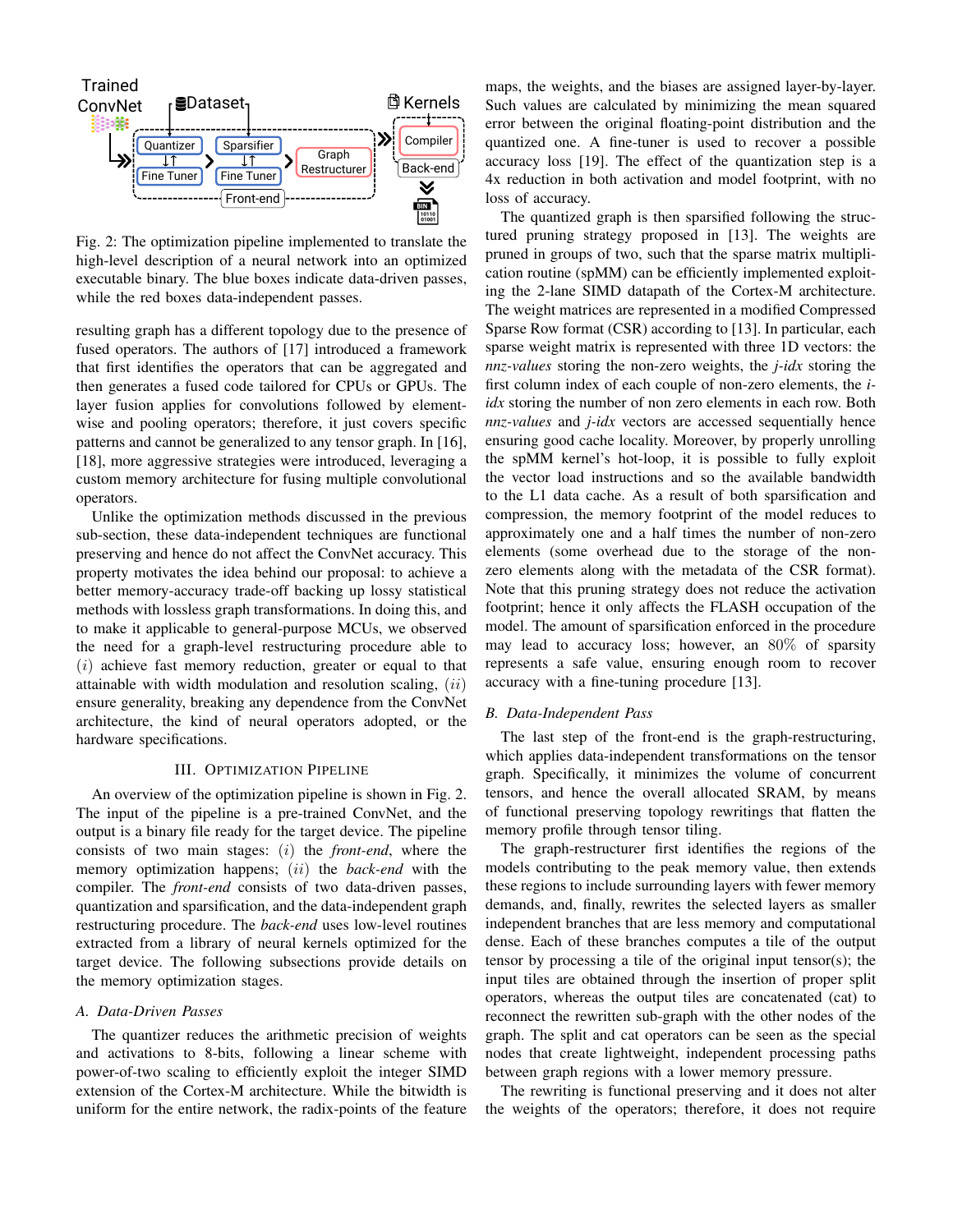

Fig. 3: Example of graph restructuring on a sequential DFG.

access to the input dataset. This topology transformation could be interpreted as a generalization of *depth-first processing*, but, differently from previous works [16]–[18], it plays at a higher level of abstraction, managing tensors as abstract data objects independently from the on-device representation and the computing strategies adopted. Such characteristic breaks external dependencies imposed by software and hardware implementations, shifting the optimization in the front-end of the pipeline closer to data-driven optimizations.

To achieve memory saving, the graph-restructurer plays with the number of created branches and the boundaries of the restructuring region, i.e., the placement of the split and cat operators. The number of branches affects the activation footprint of the created paths; hence, it determines the savings achieved by processing sequentially each lightweight branch instead of the original monolithic path. If the restructuring region contains stencil operators, such as convolution and pooling, then some redundant computations and duplicated elements are added to make the processing paths independent. To select the restructuring region, we adopted a simple greedy strategy, which we illustrate through a toy example reported in Fig. 3. The DFG in Fig. 3b comprises a linear chain of operators. As depicted in Fig. 3a, the peak of the activation footprint (12 KB) is dictated by operator L2. We set a fraction of the peak memory value ( $\gamma \cdot peak\_value$ ) as a threshold value, and we include as part of the restructuring region those layers whose active memory is above the threshold; the restructured region covers L1, L2, and L3 as shown in Fig. 3a. After the rewriting, the resulting DFG is shown in Fig. 3d; it has two independent branches,  $p_1 = \left\{ L1^{(a)}, L2^{(a)}, L3^{(a)} \right\}$ and  $p_2 = \{L1^{(b)}, L2^{(b)}, L3^{(b)}\}$ , each containing copies of the original layers playing with tensors halved in size. L6 and L7 are the two newly inserted operators in charge of halving the tensor produced by L0, whereas L5 concatenates the output slices produced by the created branches. Intuitively, the parallel branches are two times faster than the original monolithic path, and the overall latency is the same (except for a low overhead introduced by redundant operations due to split). Moreover, they are independent, namely, they consume and produce disjoint tensors that can be therefore scheduled in sequence, as shown in Fig. 3d. The memory profile of the tiled graph, which is reported in Fig. 3c, has a lower peak value, hence a smaller memory footprint (33% less the original DFG). Extensive analysis of state-of-the-art ConvNets (e.g., ResNets, VGG, Inception) has shown SRAM savings between 40% and 75% depending on the topology and the hyperparameters of the model.

# IV. RESULTS

# *A. Benchmarks and Deployment*

We tested the proposed optimization pipeline on MobileNetV1 [6] and MobileNetV2 [7], two state-of-the-art ConvNets designed to meet a broad range of hardware constraints. A set of public configurations is freely available, including pre-trained configurations obtained under different settings of the width multiplier  $\alpha$  and the input resolution  $\rho$ , the two main knobs adopted for scaling down the model size. Table I provides a summary of the main features for  $\alpha \in \{0.50, 0.75, 1.00\}$  and  $\rho \in \{160, 192\}$ ; all the models are quantized to 8-bit with a layer-wise binary scaling. Although other configurations are available, e.g.,  $\alpha \leq 0.25$ and  $\rho = \{128, 224\}$ , we decided not to report them because of their sub-optimality. For instance,  $\rho = 224$  takes +50% SRAM improving the accuracy by a mere 1% (w.r.t.  $\rho=192$ ), while with  $\alpha = 0.35$  ( $\alpha = 0.25$ ) accuracy gets below <60% (50%). It is also worth emphasizing that our optimization pipeline does apply to other ConvNets and tasks achieving similar results, not reported in this manuscript for the sake of space.

The tests were conducted on a NUCLEO-F767ZI board [1] hosting 512KB of on-chip SRAM and 2MB of FLASH. The MCU is an ARM Cortex-M7, operating frequency 216 MHz. We extended the CMSIS-NN library v.5.6.0 [15] with a modified in-house version of the SIMD-aware sparse matrix multiplication kernels presented in  $[13]$ <sup>1</sup>. The graph tiling procedure does not require further modifications of the kernel library. It is a model- and hardware-agnostic graph-level method that works for any existing neural library [14], [15] and it does not prevent other low-level automatic code optimization, e.g. [9]. We adopted the GNU Arm Embedded Toolchain (version 6.3.1) for cross-compilation.

<sup>&</sup>lt;sup>1</sup>No official open-source implementation was available at the time of writing.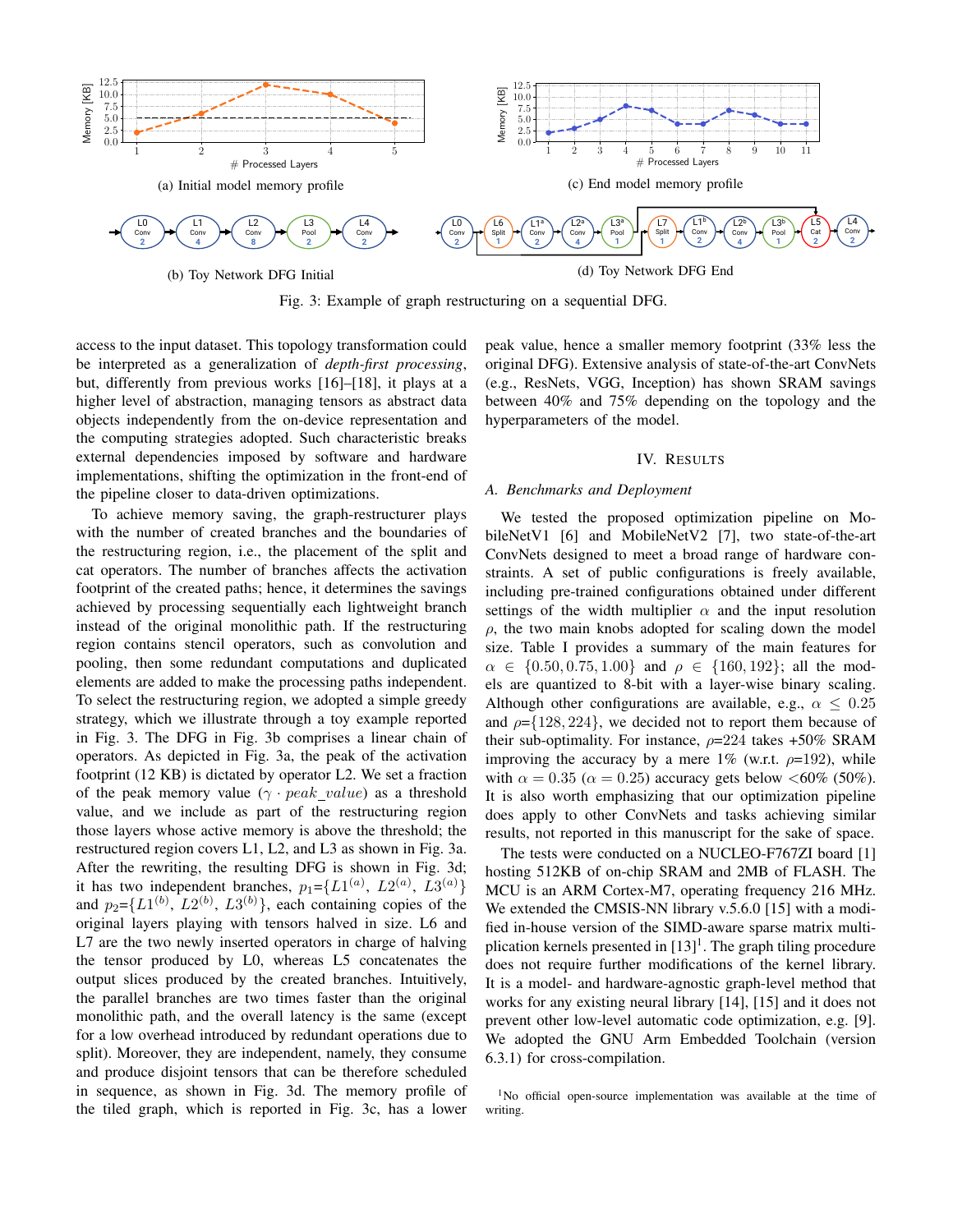| <b>Network</b> | $\alpha$ | Parameter count [M] | $\rho$ | Top-1 Accuracy $\lceil \% \rceil$ |
|----------------|----------|---------------------|--------|-----------------------------------|
| MobileNetV1    | 1.0      | 4.24                | 192    | 69.2                              |
|                |          |                     | 160    | 67.2                              |
|                | 0.75     | 2.59                | 192    | 66.1                              |
|                |          |                     | 160    | 62.3                              |
|                | 0.50     | 1.34                | 192    | 60.0                              |
|                |          |                     | 160    | 57.7                              |
| MobileNetV2    | 1.0      | 3.47                | 192    | 70.7                              |
|                |          |                     | 160    | 68.8                              |
|                | 0.75     | 2.61                | 192    | 68.7                              |
|                |          |                     | 160    | 66.4                              |
|                | 0.50     | 1.95                | 192    | 63.9                              |
|                |          |                     | 160    | 61.0                              |

TABLE I: Baseline Characterization. Accuracy on ImageNet taken from tensorflow repositories<sup>2</sup>.

#### *B. Pipeline Set-up*

The sparse networks are obtained following the method proposed in [13] with 80% of sparsity distributed across all convolutional layers, except those containing depthwise convolutions that have been implemented with the dedicated dense operator available within the CMSIS-NN library. The choice of the sparsity level is driven by the empirical analysis provided in [13], [20], which demonstrates that 80% is a safe threshold to preserve accuracy. Concerning the graph restructuring procedure, the threshold is set to  $0.4 \cdot peak\_value$ ; namely, the restructuring region covers all the fan-in/out layers with an active memory  $\leq 0.4 \cdot peak\_value$ . Each tensor is split into four equally sized parts (2 slices along the width and height dimensions of the convolutional filters), originating four parallel branches for each tensor path. Finding the optimal ratio between the extension of the restructuring region and the number of slices is out of the scope of this paper.

#### *C. Experimental Results*

We do focus on two main extra-functional metrics: memory (SRAM and FLASH) and accuracy.

Fig. 4 shows the RAM and FLASH consumed by MobileNetV1. The shaded area in the plot outlines the feasible region: configurations within this region meet both RAM and FLASH constraints and can be ported on the target hardware<sup>3</sup>. Sparse and tiled networks  $(\diamond)$  are those that meet both SRAM and FLASH constraints at full scale; hence, they can be deployed at full accuracy offering the highest quality with the minimum memory usage. The same is not for configurations obtained with the other knobs. Among the dense networks (•), only two (.50@160 and .50@192) meet the memory budget at the cost of a large penalty in terms of accuracy (Table I). Sparse networks (◦) show a lower FLASH footprint thanks to the sparse matrix format; this lets a new configuration join the feasibility region (.75@160), while the remaining ones violate the SRAM constraint. The tiled networks  $\left( \bullet \right)$  obtained with graph restructuring technique (w/o sparsification) show  $\approx 50\%$  lower SRAM usage and are compliant with the constraint. However, they exceed the available FLASH in most cases, which calls for aggressive width modulation ( $\alpha \leq .50$ ). The bar-chart in Fig. 5 shows the latency collected on-board; the negative bars are for models not fitting the memory space. Sparse-tiled networks get much faster than dense only and tiled only nets; this can be observed for the first two networks on the left side of the chart  $({.50@160, .50@192})$ . Moreover, they can be processed at any width ({.75@192, 1.0@160, 1.0@192}), ensuring the highest quality, which is a good option for nontime-critical tasks. Obviously, latency increases proportionally. As explained in Section III, the restructuring procedure adds overhead due to redundant computations:  $\approx 10\%$ penalty compared to dense and sparse (as shown for the two configurations {.50@160, .50@192}). The three sparse configurations ({.50@160, .50@192, .75@160}) dominate the sparse-tiled version, which, however, could still be adopted in case additional RAM is occupied by concurrent applications running on the MCU, e.g., a sensor sampling procedure.

Similar conclusions can be inferred for MobileNetV2, whose results are reported in Fig. 6 and 7 showing even greater benefits. The sparse-tiled configurations are those that fit into memory. Unlike MobileNetV1, none of the dense networks is compliant with the memory constraints, mainly due to the larger activations. Aggressive scaling factors, both for the width multiplier and the input resolution, are needed to push one configuration within the feasible region (.50@160), resulting in a high accuracy drop. Tensor tiling is mandatory to bring SRAM below the threshold, but still not enough due to the model size that gets close to the boundaries of the feasible region for highly scaled widths. A side comment raises from the observation that shrinking  $\alpha$  from 1.0 to .75 does not reflect a reduction of the activations. The main reason is that the first layers of the 1.0 and the .75 configuration have the same hyper-parameters; hence, since the activation memory peak is achieved while processing the first layers of the network, they share the same activation footprint. In terms of latency, we observed the same trend reported for MobileNetV1, except for the non-monotonic behavior recorded for one configuration (1.0@160), where the speed-up by sparsity accumulates in a specific way due to the topology of the network and the widthresolution ratio.

#### V. CONCLUSION

This work introduced a memory optimization pipeline combining statistical DL techniques with a functional-preserving graph restructuring procedure. The model parameters are group-pruned by a sparsification procedure, while regions of the model contributing to the peak memory consumption are identified and rewritten through tensor splitting and independent processing. The combined effect is a reduction of both RAM and FLASH footprint. The collected results show for the first time several configurations of MobileNets deployed on an ARM M7 core with 512KB/2MB of SRAM/FLASH. We expect that the joint combination of data-driven and data-independent optimizations will open to more efficient

<sup>2</sup>github.com/tensorflow/models/blob/master/research/slim/nets/mobilenet.md github.com/tensorflow/models/blob/master/research/slim/nets/mobilenet v1.md

 $3$ Due to additional overhead to run the network, the flash constraint is set to 1.9MB and the RAM constraint to 500KB